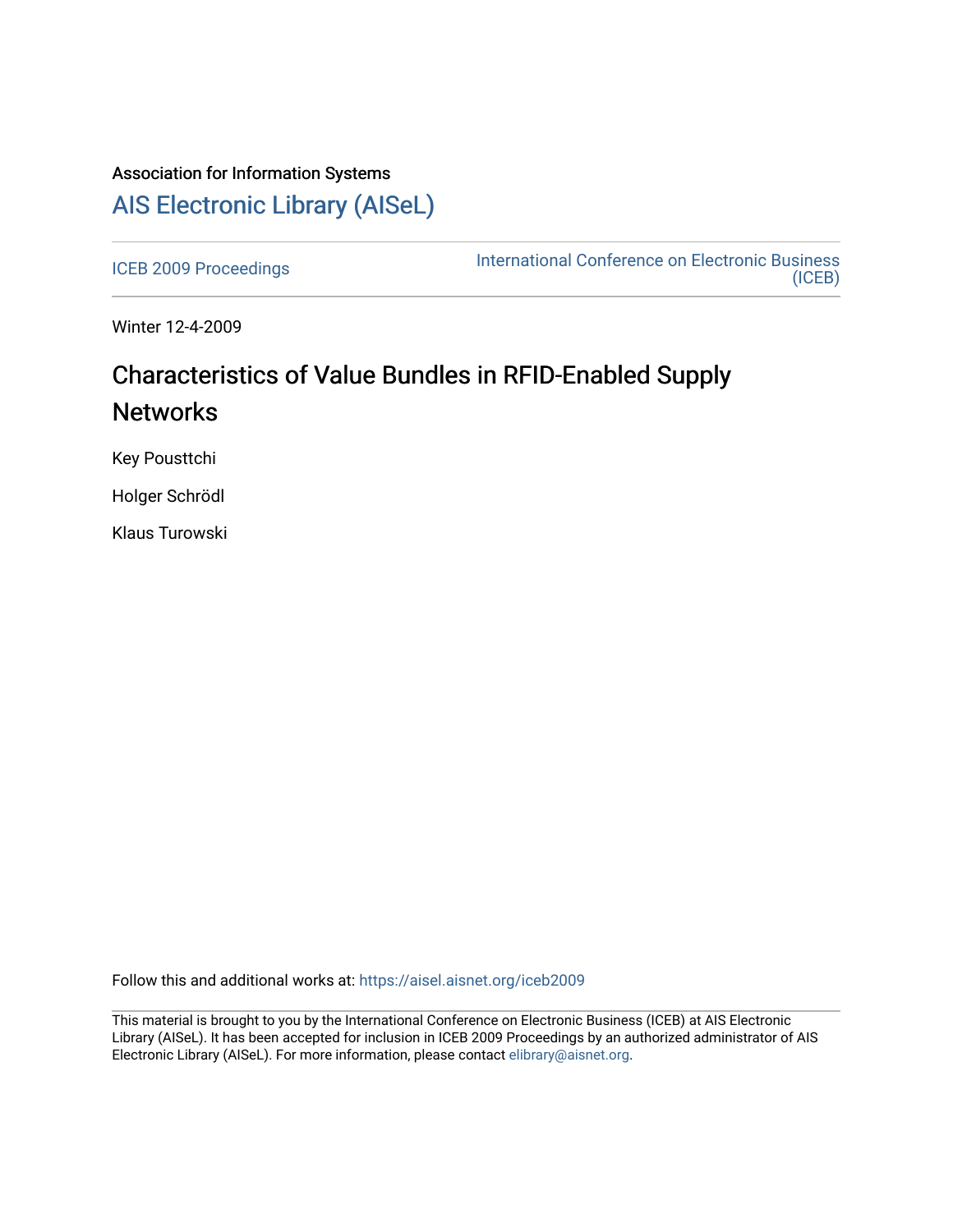# **CHARACTERISTICS OF VALUE BUNDLES IN RFID-ENABLED SUPPLY NETWORKS**

Key Pousttchi, Holger Schrödl, and Klaus Turowski Chair of Business Informatics and Systems Engineering University of Augsburg, Germany {key.pousttchi, holger.schroedl, klaus.turowski}@wiwi.uni-augsburg.de

# **Abstract**

In order to avoid ruinous price competition, companies are intensely seeking new ways to stand out from competitors in a global market scenario. In response to this aim, value bundles provide an approach to grade up existing offerings from isolated goods and services to integrated problem solutions for specific customer needs. This differentiation strategy relies on supply networks as an essential enabler. However, the effect of RFID as a major innovation in supply chain networks on their ability to enable value bundles is widely unexplored. In this paper we use the morphological method to identify typical characteristics of value bundles in RFID-enabled supply networks. The outcome is a set of characteristics which allows for categorization and, based on this, structured comparison of any respective value bundles. The categorization is illustrated and validated with three case studies.

**Keywords:** value bundles, RFID, supply network, strategic supply networks, supply chain management

#### **Introduction**

In the global market scenario offerings from companies are easily comparable. In such competitive markets often price leadership is the answer to gain market shares – a strategy which includes the risk of minimizing contribution margins. Therefore, differentiation could be a more eligible strategy. A promising way for differentiation on the market is providing value bundles as an integrated solution of purchasing goods and services [1]. Although value bundles are partially established as offerings on the market, the management of value bundles with common business processes like supply chain management is not well supported  $\overrightarrow{[2]}$ . Research on value bundles management is mainly focused on developing enhancements for established business processes. Only little research in the area of value bundles in supply networks although supply networks are considered as an appropriate way to realize value bundles.

The research objective of this paper is to contribute to reference modeling in the area of value bundles and supply networks by deriving a classification of value bundles in RFID enabled

supply networks. For this we derive characteristics from literature and modeling concepts and apply them to several case studies of value bundles. The outcome is a set of characteristics and instances of value bundles in RFID enabled supply networks which should be considered when using RFID technology to improve supply chain management for value bundles.

The paper is structured as follows: in the second section we explain the background of value bundles, supplier networks and RFID according to the existing literature. In the third section we derive the characteristics of value bundles in RFID-enabled supplier networks and consolidate them by using the morphological method. In the fourth section we illustrate and validate our results by the categorization of three case studies from various industries. In the fifth section we reflect on the results with regard to possible standard types of value bundles in RFID enabled supply networks. In the last section we draw conclusions and discuss further research.

# **Background**

#### **Value bundles**

To step out of the trap of decreasing margins value bundles are an appropriate way the make a difference in the market [3]. Value bundles are an integrated combination of physical products and services with the goal to solve a specific customer problem [4]. Generally spoken value bundles are combinations of physical products, services and intangible assets like guaranties or accrued rights. From a customer point of view, value bundles occur as integrated solution with mostly no possibility to recognize the single components of the bundle. From a supplier point of view the value bundle can be divided in different components. Depending on the degree of occurrence value bundles can be subdivided in four components: standard physical products, standard services, customer specific products and customer specific services. The cut off between these four components is not dichotomous but the transitions between the elements are linear in the way that there are multiple options in combining different elements to value bundles.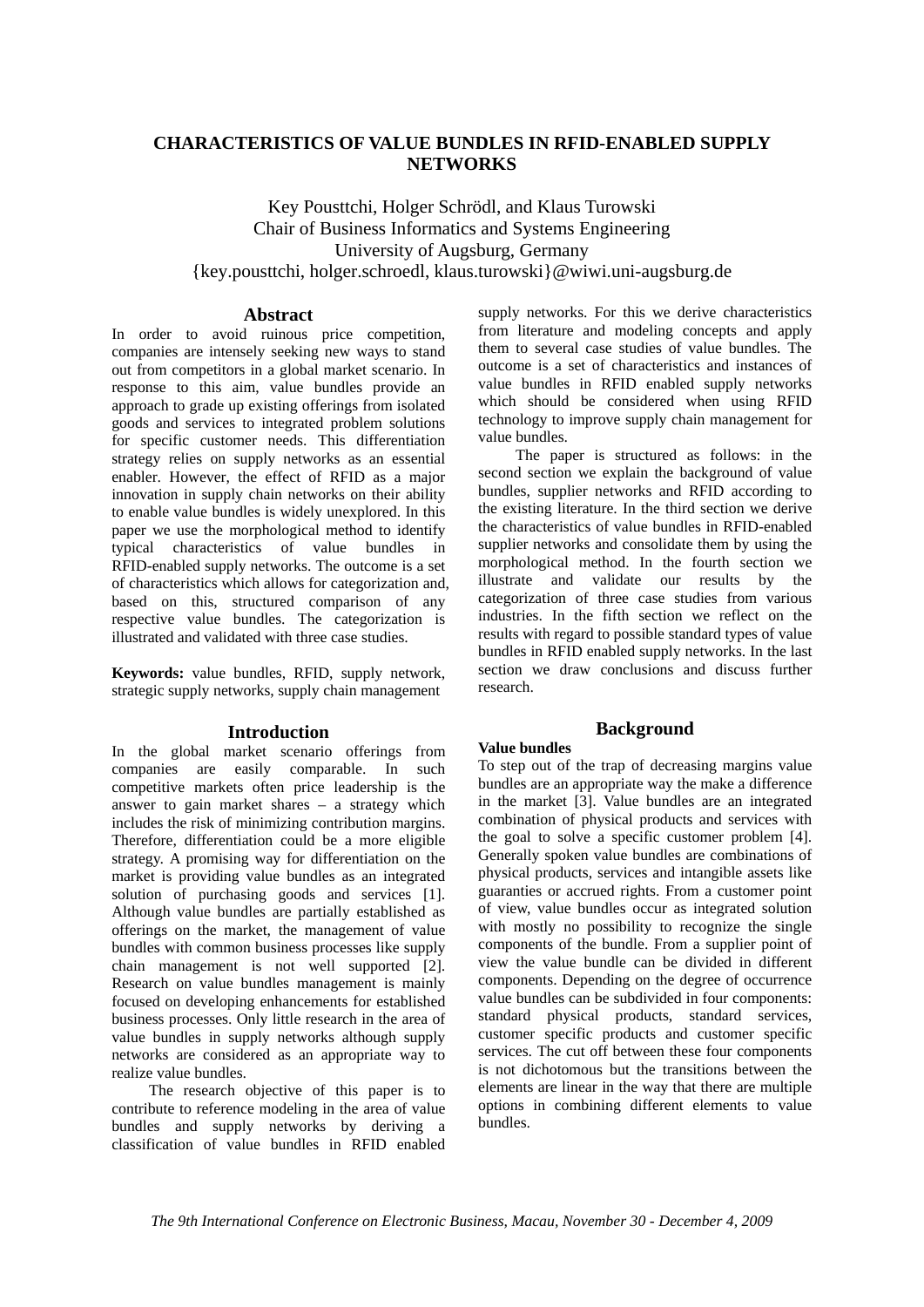

Fig. 1: Definition of value bundles

One central point of the concept of value bundles is that the starting point for the service provision is not the single service but the customers need to solve a problem [4]. Therefore the focus of all modeling concerning value bundles is the customer point of view. In summary a value bundle is a specific combination of physical products, services and intangible assets aligned on customer needs.

Integration is a core characteristic of value bundles. This means not only the integration of products and services to a combined solution but also the integration of processes on the customer side and on the supplier side [5].

The level of integration may vary in value bundles [6]. On the one side there are standardized physical products combines with services directly related to the physical product. The integration is very loose and there would be the possibility to offer the individual parts of the bundling also stand alone. On the other side there is the business case of performance contracting where the offer of a value bundle consists of several service agreements to the customer [7]. These service agreements make use of the physical products and service combined in the value bundle but the customer only deals with the service agreements. From the customer point of view it is not possible to split the physical parts in the value bundle from the service parts.

Value bundles may change their composition during their product life cycle. Product life cycle can be separated in three stages: product construction, product utilization and follow up use [8]. In the first section product construction focus is on identifying. evaluate and establish relationships between the relevant suppliers for the value bundle. In the section of product utilization the attention is drawn on the interaction between the suppliers and the customer, to keep up service agreements and further intangible assets. There is also a need to identify risks in order to fulfill the requirements the customer has on the value bundle. In the follow up use the main concern is on getting the value bundle out of use in an appropriate way or the manage substitution with new value bundles. The summary of the product life cycle

section and the corresponding focus areas are displayed in Tab. 1.

|             |  |  | Tab. 1: Product life cycle section and corresponding |
|-------------|--|--|------------------------------------------------------|
| focus areas |  |  |                                                      |

| <b>Product</b><br>Life<br>Cycle<br>section | <b>Focus areas</b>                                                                                  |
|--------------------------------------------|-----------------------------------------------------------------------------------------------------|
| Product construction                       | Supplier identification<br>Supplier evaluation                                                      |
| Product utilization                        | Supplier selection<br>Supplier interaction<br><b>Customer</b> interaction<br><b>Risk Management</b> |
| Follow up use                              | Decomposition<br>Substitution                                                                       |

High integrated value bundles with a significant fraction of services and intangible assets are considerably integrated in the business processes of the customer. Regarding performance contracting as the highest form of integration value bundles are a direct part of the customers' business processes. By a process perspective again assuming a appropriate information infrastructure there are three possible types of process integration between the customer processes and the supplier processes: by the focal supplier, by a combination of focal supplier and one or more n-tier supplier or even directly by a n-tier supplier (Fig. 2).



Fig. 2: Current process integration of supplier networks in customer processes

#### **Supply Networks**

There are several ways to establish offerings consisting of value bundles depending on the core competencies of the regarded company. Possible forms of the realization of value bundles may be classified in a hierarchical form, a cooperation or a market form [9]. Coming from a very focused structure as a production company it is possible to establish an additional service organization within the company to support value bundling. The same scenario holds vice versa for a company solely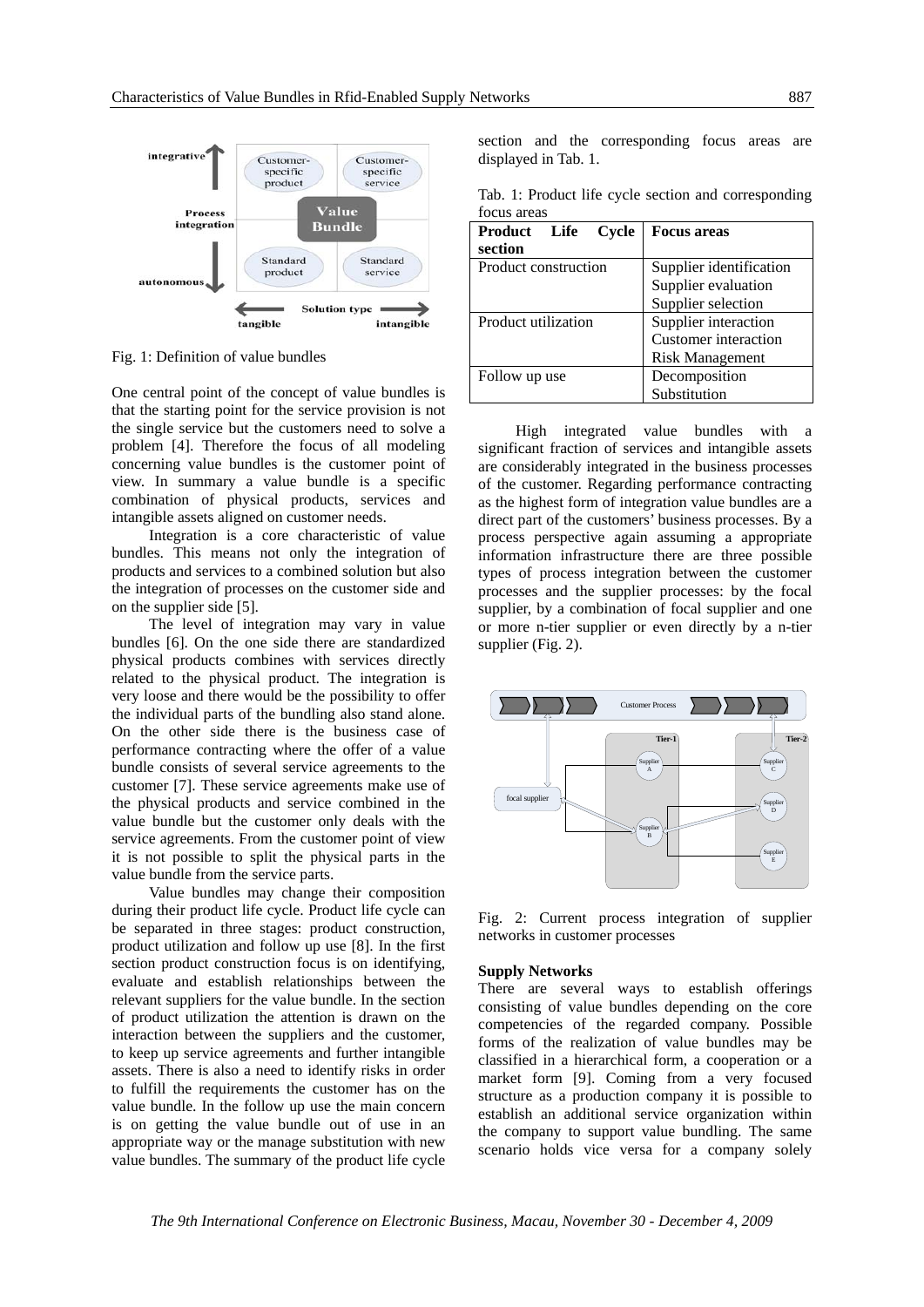focused on service offerings. This hierarchical organization form is often used in an early stage of offering value bundles. A second option for provisioning value bundles is the generation of combined offerings from the market. The offering company buys additional service or products from the market and combines these purchased services or products with their own offerings to a value bundle. This arrangement works well in situation where there is only a tight integration of the individual parts of the value bundle und with no significant integration of the value bundle in existing customer processes. The third option is to establish tight cooperation between different supplier companies [10]. This option leads to supply networks to support the construction and use of value bundles.

Supply networks base upon the concept of supply chains management. The supply chain has been defined as 'the network of organizations that are involved, through upstream and downstream linkages, in the different processes and activities that produce value in the form of products and services in the hands of the ultimate customer' [11]. Supply chain management aims to increase transparency and alignment of the supply chain's coordination and configuration by looking not only at the next entity or actor but looking across the entire supply chain, regardless of functional or corporate boundaries [12].

Supply networks consist of several independent suppliers from whom one of these suppliers is considered to be a focal supplier having the offering for the customer. The focal supplier organizes all aspects of the value bundle in the supply network. Although the organization of supply networks is slightly complex the benefits of this organization form for value bundles are immense. The attention of this organization form is in the linkage of business process and therefore a useful method to organize value bundles. Concerning highly integrated value bundles the delivery of these bundles happens in a service process which is tightly integrated to relevant customer processes.

Value bundles in terms of supply networks are value bundles with the elements of the bundle are coming from more than one supplier. Suppliers for different parts of the value bundle are considered to be independent companies. To pay attention to the customer perspective of the value bundle in the following one supplier will be identified as focal supplier. The focal supplier is the supplier with the commercial contact to the customer and is furthermore the head of the supplier network. Every other supplier is directly or indirectly (via another supplier) connected to the focal supplier (Fig. 3).



Fig. 3: Concept of a supplier network for value bundles

With the concept of a focal supplier it is natural to assume that the service provision is solely made by the focal supplier whereas every other supplier in the supply chain makes his service provision directly or indirectly to the focal supplier. By establishing a suitable information infrastructure it would be possible to consider three forms of service provision: by the focal supplier, by a combination of focal supplier and one or more n-tier supplier or even directly by an n-tier supplier.

#### **RFID in Supply Chain Management**

RFID is an automatic identification technology [13] which is expected to enhance many of the supply chain operations, affecting both intra- and inter-company processes. Core opportunities of using RFID in supply chain processes are cost reduction and the improvement of service levels. The standards for implementing RFID technology in the supply chain are set by EPCglobal [14]. One central part of the standardization is a globally unique electronic product code (EPC) [15]. By using an EPC each instance of a product may be uniquely identified in the supply chain and may include more information e.g. the producer of the product or the product type. EPCglobal suggests building information systems architectures in which unique product code observation data are globally available. Thus, every participant in the value chain can ask information about a specific product code from the appropriate company that holds this information.

RFID enhances core supply and demand chain management operations. The range is from warehouse management systems over retail distribution systems up to customer service systems [16]. Concerning supply networks the full benefits of RFID will be achieved only when all members of the supply network implement the technology.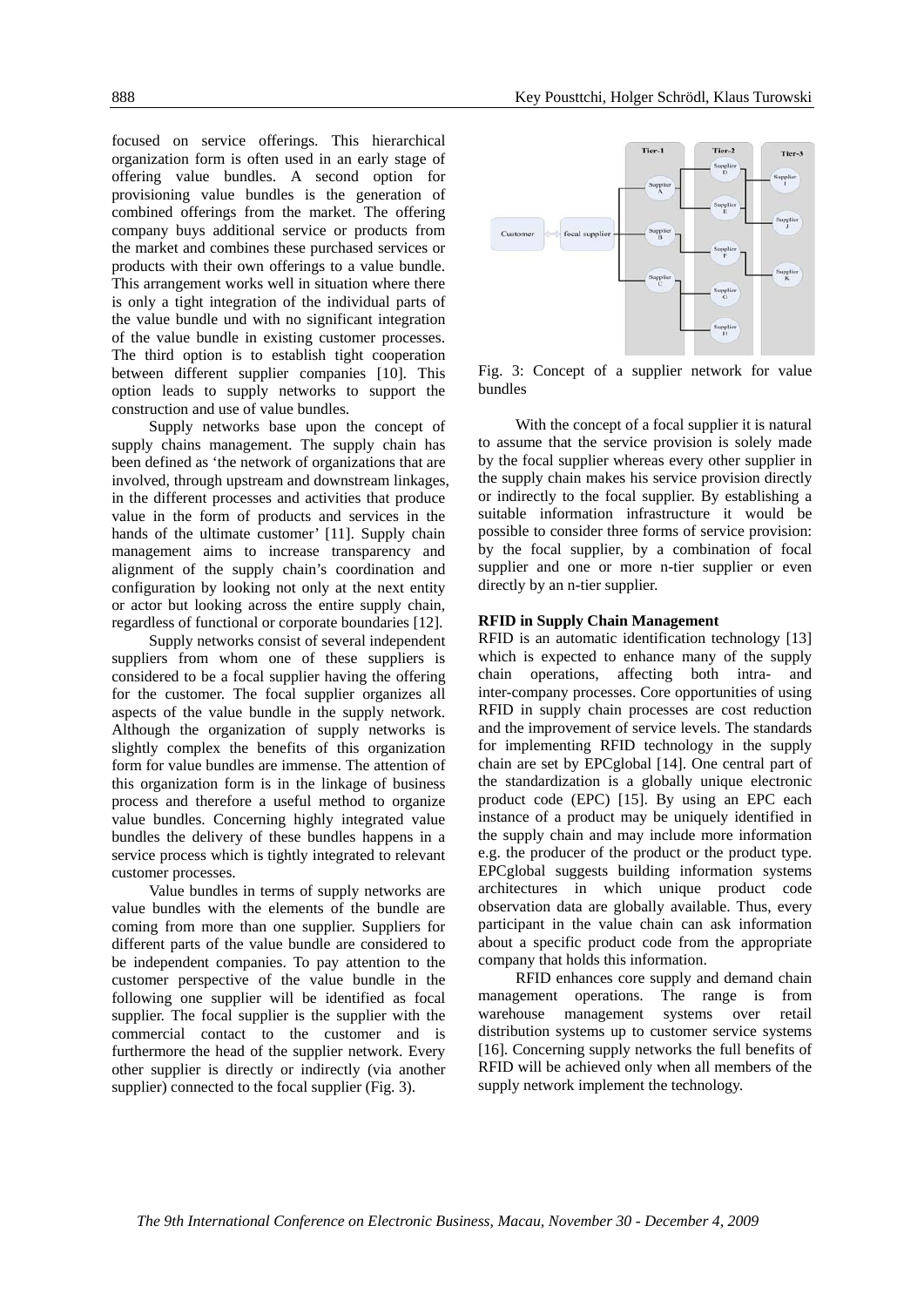## **Identification of the characteristics**

In the following we follow the morphological method [17] in order to identify the characteristics of value bundles in RFID-enabled supply networks and find an exhaustive set of instances for each of them. Finally, the results will be combined to a morphological box. The characteristics are organized in three groups: strategic, assembly and utilization issues.

#### **Strategic issues**

First, we have to analyze, in which part of a supply chain process a value bundle may increase value through RFID technology. The decomposition of a complete supply chain management process delivers the sub-processes production, procurement, redemption, shipment, customer service, delivery and return [18].

Another crucial question is the impact of RFID on the supply chain management process. Regarding the general impact of IT on business processes like automation, information enhancement and transformation [19], in a RFID context the impact of the technology on the supply chain management process can be separated in handling time reduction, resource usage reduction, shrinkage reduction, failure reduction, process information and customer satisfaction [20].

In a supply network for value bundles added value may arise for different participants of the supply network. The value added may be solely at the customer side, solely at the supplier side or may be comprehensive of both customer and supplier. It would be preferred to derive clear intersections of the bandwidth of value add between customer and supplier. Following the examined examples no further classification can be detected. This will be part of further research.

A supply chain involves different actors to establish flows of goods and information [21] [22]. It is necessary to analyze every actor of the supply chain for the impact of RFID technology. Supply chain actors will be divided by raw-material supplier, supplier, producer, center of distribution, carrier and customer following a classification from [23].

Value bundles arise in different e-commerce business models. Thinking of mobile phones combined with a particular contract as one prominent example of value bundles the B2C business model deals already many years with value bundles. But there are a large number of examples already in B2B as well as in B2A business models. The abbreviations B2C, B2C and B2A stand for the interaction type in the business model ("C" means "Customer, "B" means "Business", "A" means "Administration").

The distinction whether RFID is supported in only parts of the supply network or in the whole

network completes the discussion of the strategic factors.

#### **Assembly issues**

Assembly factors describe key issues in the stage of construction of value bundle. In a supplier network the focal supplier issues his demand to the members of the network. Those members which are able to fulfill the demand partially or complete answer back with their product and service information. In a following negotiation phase all contracts will be evaluated and selected. Then the value bundle is established and may be presented to the customer.

One critical issue is the categorization of the value bundle. Components of value bundles may be classified in four categories: standard purchasing goods, standard services, customer-specific purchasing goods and customer-specific services [24]. The value bundle combines parts from these categories to one single offer to the customer. Therefore it is necessary to investigate the influence of RFID-technology in these categories.

Another critical question is the ratio of integration of the value bundle service provisioning. Following [24] there is a continuum from small to high depending on seven criteria of the value bundle service provisioning. Criteria range from the type of customer value over ratio of technical integration up to the variableness of the service provisioning on a timeline. Although in a sense of a continuum there is no clearly intersection there is a need to take the criteria of value bundle service provisioning integration in account for investigating the influence of RFID-technology in the different scenarios. Therefore we make a breakdown of the continuum in three parts: small, medium and high. Small and high follows the definition in [24]. Medium will be defined when the value bundle service provisioning tends in four of the seven criteria to one side of the continuum and tends in three of the seven criteria on the other side of the continuum.

Looking at the outcome of the value bundle there are different possibilities how the service provisioning of the value bundle is combined. These different combinations of the outcome are named as intangible asset ratio. The first possibility is a product orientation. An example for a product oriented value bundle is the selling of a machine combined with a service contract. A second possibility is an availability orientation. An example for this kind of orientation is the selling of a machine in combination with a availability guarantee. Output-orientation is a third type of orientation. This type of orientation holds true when selling not a machine plus different services but selling the output of the machine as production factor [25].

#### **Utilization issues**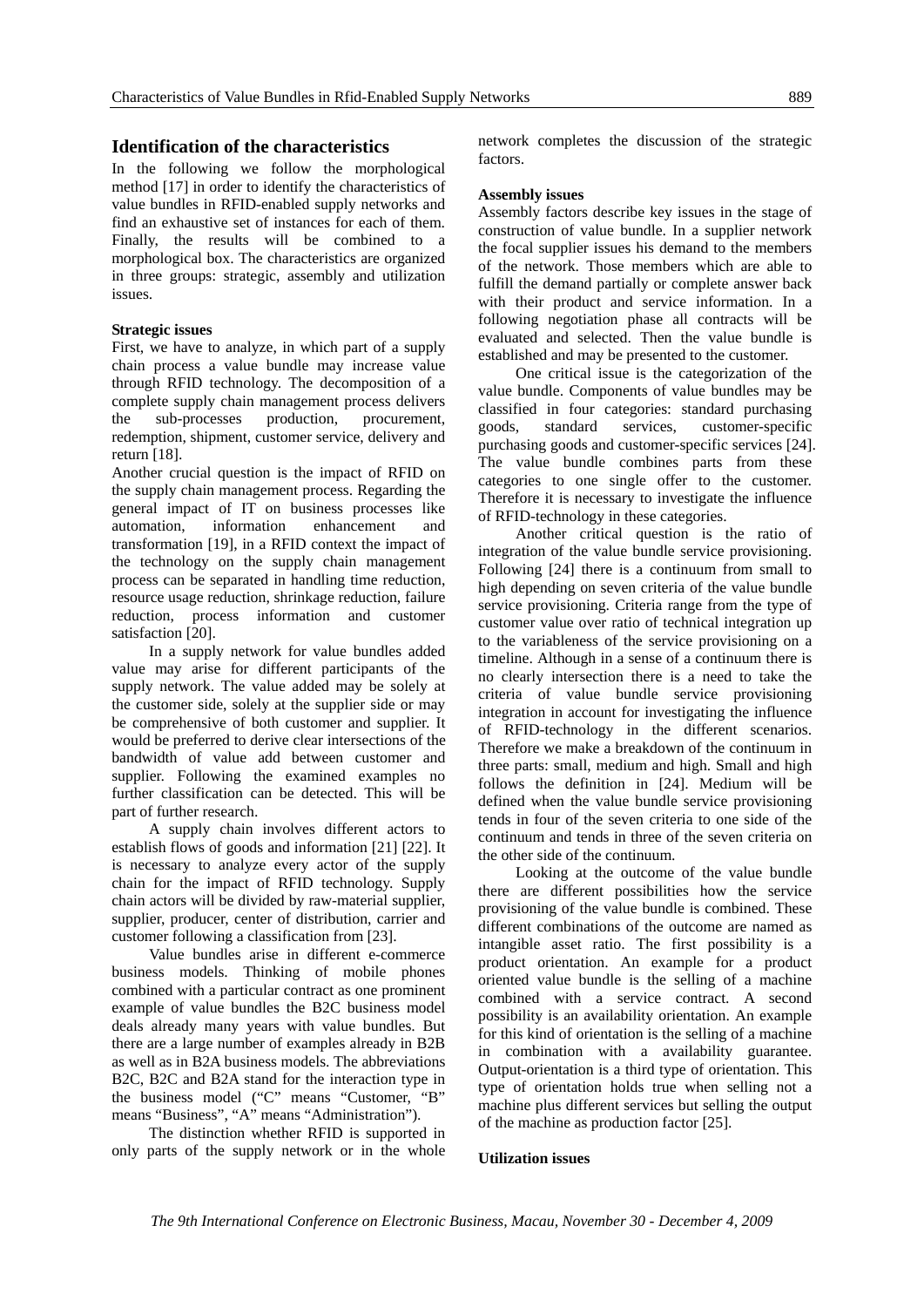One goal of value bundle is to increasing the value of the bundle for the customer in contrast to the offer of the single components of the value bundle [26] [27]. Therefore the customer appreciates a higher value for the value bundle which is an important selling factor for providers of value bundles. The appreciate value of the value bundle may be distinguished in appreciate benefit and appreciate costs [28].

Value bundles may differ in their composition during their product life cycle. To investigate the issue of RFID technology related to the product life cycle there will be a segmentation of the life cycle process in the steps pre-use, use and after-use.

#### **Consolidation**

As a last step we combine the resulting characteristics of value bundles in RFID-based supply networks and their instances to a morphological box [17] as displayed in Fig. 4.

|             | characteristics                                   | instances                    |             |                                 |                         |                                      |                     |                               |  |                          |  |
|-------------|---------------------------------------------------|------------------------------|-------------|---------------------------------|-------------------------|--------------------------------------|---------------------|-------------------------------|--|--------------------------|--|
| strategic   | <b>RFID-relevant</b><br>core processes<br>in SCM  | production                   | procurement |                                 | redemption              | shipment                             | customer<br>service | delivery                      |  | return                   |  |
|             | <b>RFID impact</b><br>type                        | handling time<br>reduction   |             | ressource<br>usage<br>reduction | shrinkage<br>reduction  | failure<br>reduction                 |                     | process<br>information        |  | customer<br>satisfaction |  |
|             | value added<br>supplier<br>network<br>participant | customer                     |             |                                 | both                    |                                      | supplier            |                               |  |                          |  |
|             | supply chain<br>actors                            | raw-material<br>supplier     |             | supplier                        | producer                | center of<br>distribution            | carrier             |                               |  | customer                 |  |
|             | interaction type                                  | B <sub>2</sub> B             |             |                                 | B <sub>2C</sub>         |                                      |                     | B <sub>2</sub> A              |  |                          |  |
|             | <b>RFID supply</b><br>network<br>support          |                              |             | partial                         |                         | complete                             |                     |                               |  |                          |  |
|             | solution<br>categorization                        | standard<br>purchasing goods |             |                                 | standard services       | customer-specific<br>puchasing goods |                     | customer-specific<br>services |  |                          |  |
| assembly    | integration<br>ratio of service<br>provisioning   | small                        |             |                                 | medium                  |                                      | high                |                               |  |                          |  |
|             | intangible<br>asset ratio of<br>outcome           | product-orientated           |             |                                 | availability-orientated |                                      |                     | output-orientated             |  |                          |  |
|             | preceived value                                   | preceived benefits           |             |                                 |                         |                                      |                     | preceived costs               |  |                          |  |
| utilization | product life<br>cycle phase                       |                              | pre-use     |                                 | use                     |                                      | after-use           |                               |  |                          |  |

Fig. 4: Morphological box of value bundles in RFID-enabled supply networks

#### **Exemplary application**

In the following chapter we illustrate and validate the categorization with three typical examples from plant engineering and construction, ICT hardware vending and HVAC.

# **Case study 1: Remedial action in the plant engineering and construction industry**

In the plant engineering and construction industry remedial action is a typical process. In case of a malfunction of a plant it is necessary to evaluate the problem and to initiate the process of remedial action. This process can be concerned as a value bundle [29]. Looking in detail at the process following the example in [29] by the view of the results for RFID-enabled networks there is a clearly classification of this process into the morphological

box. The plant is expected to function properly. Therefore the value bundle is product oriented. The identification of the problem may be done by the customer or, if it not possible, by the supplier of the plant. If there is a part of the plant out of order there will be a repair service or a substation of the broken part. This takes a procurement process to order the new part. The RFID impact type is customer satisfaction and the supplier network participant is both because of the interaction in the process of failure detection. It is a B2B scenario with the possibility of partial supporting of supply network with RFID technology. The value bundle consists of standard purchasing goods on the one side and customer-specific services on the other side. The customer appreciates the benefits of the value bundle. The corresponding morphological box is displayed in Fig. 5.



Fig. 5: Morphological box for remedial action in the plant engineering and construction industry

#### **Case study 2: Proposal process from an ICT vendor**

Value bundles are common in the ICT industry [30]. Examples therefore are operating, maintenance and support of an IT network infrastructure. To create an offering to the customer is often very complex. Generally customers do not know their requirements in detail [31]. Furthermore the supplier must have knowledge about the business models and the business processes of the customer to customize the offer to the potential requirements of the customer in the future [32]. Value bundles are an appropriate possibility to support these interactions between customer and supplier to size the right offering. Looking at the case study in [33] the example of the value bundle proposal preparation can be categorized in the morphological box as follows. The whole process serves as customer service and the RFID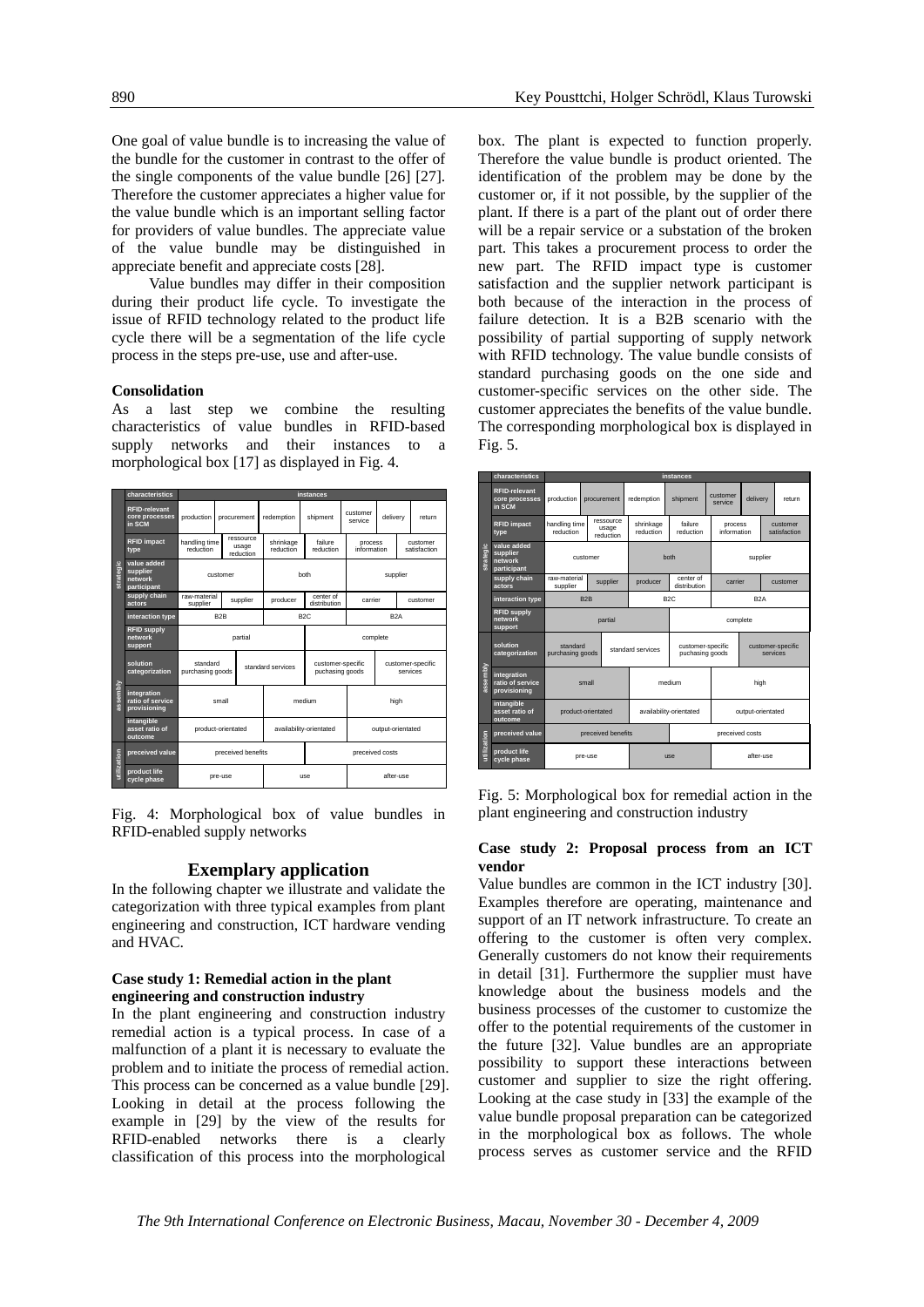impact type is the optimize process information and therefore lead to customer satisfaction. The main participant in the value added supplier network is the customer, whereas the supply chain actors are the customer and the supplier who handles all possible combinations of products and services in terms of a value bundle. The described scenario is a B2C interaction but it might as well be a B2B interaction for business customers. RFID technology might enhance partial subnets of the relevant supply network.

The value bundle consists of standard purchasing good e.g. telephones and telephone modules and standard services according to the selected modules. The interaction ratio is small because of the low complexity of the value bundle. It is product oriented with the goal to serve as a basis for the following process steps implementation and operations support. The customer will appreciate the benefits of the value bundle, the product life cycle is pre-use. The corresponding morphological box is displayed in Fig. 6.

|                         | characteristics                                   | instances                    |             |                                 |                         |                                      |                     |                        |                               |                          |  |
|-------------------------|---------------------------------------------------|------------------------------|-------------|---------------------------------|-------------------------|--------------------------------------|---------------------|------------------------|-------------------------------|--------------------------|--|
| strategic               | <b>RFID-relevant</b><br>core processes<br>in SCM  | production                   | procurement |                                 | redemption              | shipment                             | customer<br>service | delivery               |                               | return                   |  |
|                         | <b>RFID impact</b><br>type                        | handling time<br>reduction   |             | ressource<br>usage<br>reduction | shrinkage<br>reduction  | failure<br>reduction                 |                     | process<br>information |                               | customer<br>satisfaction |  |
|                         | value added<br>supplier<br>network<br>participant | customer                     |             |                                 | both                    |                                      | supplier            |                        |                               |                          |  |
|                         | supply chain<br>actors                            | raw-material<br>supplier     |             | supplier                        | producer                | center of<br>distribution            |                     | carrier                |                               | customer                 |  |
|                         | interaction type                                  | B <sub>2</sub> B             |             |                                 | B <sub>2C</sub>         |                                      |                     | B <sub>2</sub> A       |                               |                          |  |
|                         | <b>RFID supply</b><br>network<br>support          | partial                      |             |                                 |                         | complete                             |                     |                        |                               |                          |  |
|                         | solution<br>categorization                        | standard<br>purchasing goods |             |                                 | standard services       | customer-specific<br>puchasing goods |                     |                        | customer-specific<br>services |                          |  |
| assembly<br>utilization | integration<br>ratio of service<br>provisioning   | small                        |             |                                 | medium                  |                                      | high                |                        |                               |                          |  |
|                         | intangible<br>asset ratio of<br>outcome           | product-orientated           |             |                                 | availability-orientated |                                      |                     | output-orientated      |                               |                          |  |
|                         | preceived value                                   | preceived benefits           |             |                                 |                         |                                      |                     |                        | preceived costs               |                          |  |
|                         | product life<br>cycle phase                       |                              | pre-use     |                                 | <b>USB</b>              |                                      | after-use           |                        |                               |                          |  |

Fig. 6: Morphological box of a proposal process from an ICT vendor

#### **Case study 3: Customer Service reports from a company in the HVAC industry**

Looking in the HVAC industry (Heating, Ventilating and Air Conditioning) in Germany one can see typical value bundles in supply networks. Generally customers receive a value bundle consisting of technical equipment and services for the support of the equipment. The technical parts come from production companies whereas the service comes from small and midsize service companies [34]. In the case study [35] the customer service report as part of the value bundle is described which will be categorized into the morphological box.

The customer service report is done by service

engineers at the customers place. In theses service reports the engineers report their work, their working time, used material and measured data from the plants. The reports are issued to a central server and will be stored in a database for further reporting and analyzing. The value bundle can be categorized in the RFID-relevant processes customer service and delivery. The impact is to reduce handling time by identifying technical parts by RFID technology, to reduce failure by reducing manual data collection and to enhance process information. The value add is mainly on the supplier side whereas the supply chain actors are the supplier and the customer. The business case may be applicable in B2B, B2C and B2A and there may be a RFID support for the complete process.

The value bundle is highly user specific both in the purchasing goods and the services. The interaction ratio of service provisioning is medium in the case that the operating of the plant is done by the customer. The outcome is availability-oriented. The customer appreciates the benefits of the solution and the value bundle is in the life cycle phase of use. The corresponding morphological box is displayed in Fig. 7.

|             | characteristics                                   | instances                    |         |                                                           |                         |                                      |                     |                               |          |                          |
|-------------|---------------------------------------------------|------------------------------|---------|-----------------------------------------------------------|-------------------------|--------------------------------------|---------------------|-------------------------------|----------|--------------------------|
| strategic   | <b>RFID-relevant</b><br>core processes<br>in SCM  | production                   |         | procurement                                               | redemption              | shipment                             | customer<br>service | delivery                      |          | return.                  |
|             | <b>RFID impact</b><br>type                        | handling time<br>reduction   |         | ressource<br>shrinkage<br>usage<br>reduction<br>reduction |                         | failure<br>reduction                 |                     | process<br>information        |          | customer<br>satisfaction |
|             | value added<br>supplier<br>network<br>participant | customer                     |         |                                                           | comprehensive           |                                      | supplier            |                               |          |                          |
|             | supply chain<br>actors                            | raw-material<br>supplier     |         | supplier                                                  | producer                | center of<br>distribution            | carrier             |                               | customer |                          |
|             | interaction type                                  | B <sub>2</sub> B             |         |                                                           | B <sub>2C</sub>         |                                      | B <sub>2</sub> A    |                               |          |                          |
|             | <b>RFID supply</b><br>network<br>support          |                              |         | partial                                                   |                         | complete                             |                     |                               |          |                          |
|             | solution<br>categorization                        | standard<br>purchasing goods |         |                                                           | standard services       | customer-specific<br>puchasing goods |                     | customer-specific<br>services |          |                          |
| assembly    | integration<br>ratio of service<br>provisioning   | small                        |         |                                                           | medium                  |                                      | high                |                               |          |                          |
|             | intangible<br>asset ratio of<br>outcome           | product-orientated           |         |                                                           | availability-orientated |                                      |                     | output-orientated             |          |                          |
| utilization | appreciate<br>value                               | appreciate benefits          |         |                                                           |                         |                                      | appreciate costs    |                               |          |                          |
|             | product life<br>cycle phase                       |                              | pre-use |                                                           | <b>USB</b>              |                                      | after-use           |                               |          |                          |

Fig. 7: Morphological box of customer service reports in the HVAC industry

## **Reflection**

After classifying examples of value bundles in different industries, we will now try to identify some recommendations for the enhancement of supply networks for value bundles by RFID technology.

We can see in the three different scenarios that there are several possibilities to increase the value of the supplier network through RFID technology. Example 1 is a mixed scenario. Customer and supplier work together on a common issue. The value bundle consists of quite standard products and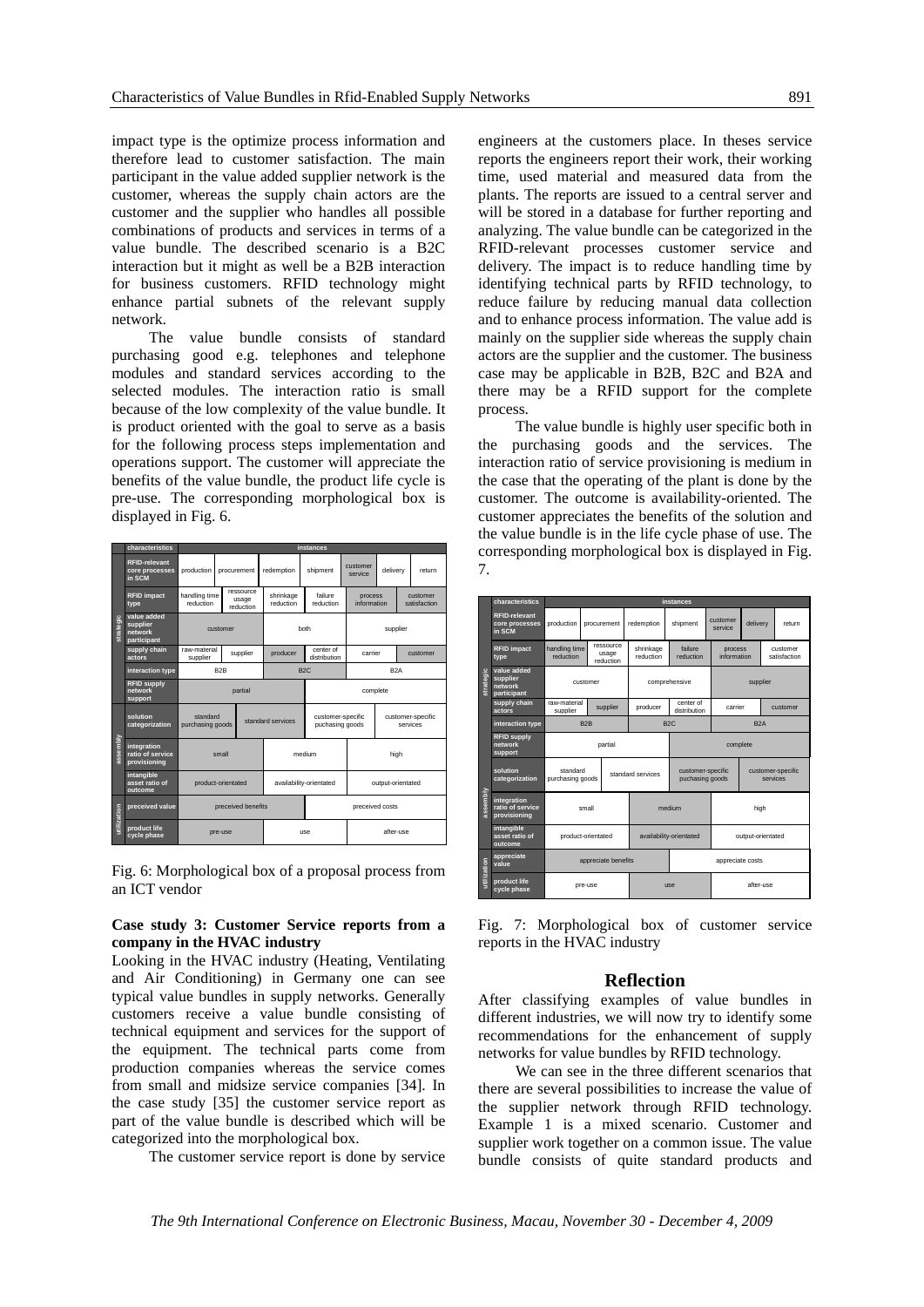services and is product oriented. RFID technology is able to improve the logistic chain of the business case. The process of dealing with the shipment of spare parts will lead to faster replacement cycle and an improvement of customer satisfaction.

Looking at example 2 it is a very customercentric example providing relevant and useful information to the customer to allow him to configure an optimal proposal. As one can see on the RFID impact type RFID technology is able to improve customer satisfaction and to increase the quality of process information to the customer. It is a product-oriented scenario with low complexity in the structure of the value bundle.

Taking example 3 this is a supplier-focused scenario where RFID technology is mainly able to improve the logistics chain of the value bundle. It's a complex scenario with highly customer-specific components of the value bundle. The chance of RFID technology in this example is to reduce handling time and to reduce failure which leads to a higher customer satisfaction.

Regarding this it might be obvious that by classifying more examples of value bundles this may lead to standard types of value bundles suitable for different RFID enabled supply networks.

#### **Conclusion**

The research objective of this paper was to develop a set of characteristics and instances for value bundles in RFID enabled supply networks. Based on existing reference models and modeling concepts of value bundles, supply networks and RFID technology we developed a full set of 11 characteristics in three areas and consolidated them to a morphological box. The characteristics have been illustrated and validated by the categorization of three case studies from various industries.

The results of our paper allow for categorization of any given value bundles in RFID-enabled supply networks as well as for their structured comparison. It is not unlikely that the application of our categorization tool to a higher number of case studies will show typical patterns and thus lead to a derivation of standard types of value bundles in RFID enabled supply networks.

Furthermore, our results help practitioners to systematically identify benefits of RFID technology in their supply networks for a differentiation strategy based on value bundles. According to this, the improvement of existing networks as well as an optimized selection process for sub-suppliers can be endorsed.

Beyond the abovementioned analysis of a larger case study sample and derivation of standard types, further research comprises reference modeling. According models would allow practitioners to introduce an engineering approach to finding,

evaluating and selecting optimal supply networks for a given value bundle as well as to identifying potential value bundles for given supply networks . Besides the obvious advantages, this could improve stability and long-term- relationships in supply networks for value bundles.

**Acknowledgement.** The authors thank Laura Goeke and Frank Becker from the wi-mobile Research Group for partial support.

#### **References**

- [1] I. J. Chen and A. Paulraj, "Towards a theory of supply chain management: the constructs and<br>measurements," Journal of Operations Journal of Operations Management, vol. 22, pp. 119-150, 4. 2004.
- [2] J. McGovern, S. Tyagi, M. Stevens and S. Mathew, "Service-oriented architecture," in Java Web Services Architecture J. McGovern, S. Tyagi, M. Stevens and S. Mathew, Eds. San Francisco: Morgan Kaufmann, 2003, pp. 35-63.
- [3] R. W. Hamilton and N. T. Koukova, "Choosing options for products: the effects of mixed bundling on consumers' inferences and choices," Journal of the Academy of Marketing Science, vol. 36, pp. 423, 2008.
- [4] M. Sawhney, R. Wolcott and I. Arroniz, "The 12 Different Ways For Companies To Innovate," MIT Sloan Management Review, vol. 47, pp. 75-81, 2006.
- [5] T. Böhmann and H. Krcmar, "Komplexitätsmanagement als Herausforderung hybrider Wertschöpfung im Netzwerk," in Innovative Kooperationsnetzwerke F. Wojda and A. Barth, Eds. Wiesbaden: DUV, 2006, pp. 81-106.
- [6] J. M. Leimeister and C. Glauner, "Hybride Produkte - Einordnung und Herausforderung für die Wirtschaftsinformatik," Wirtschaftsinformatik, pp. 248-251, 2008.
- [7] M. Sawhney, "Going beyond the product: Defining, designing and delivering customer solutions," in The Service-Dominant Logic of Marketing: Dialog, Debate, and Directions R. L. Lusch, S. L. Vargo and R. Bolton, Eds. Armonk: M E Sharpe Inc, 2006, pp. 365-380.
- [8] U. Schild, Lebenszyklusrechnung Und Lebenszyklusbezogenes Zielkostenmanagement. Wiesbaden: Gabler, 2005,
- [9] M. Schulte-Zurhausen, Organisation. ,4. ed. Mün- chen: Franz Vahlen, 2005,
- [10] W. G. Astley and C. J. Fombrun, "Collective strategy – social ecology of organizational environments," Academy of Management Review, pp. 576-587, 1983.
- [11] M. Christopher, Logistics and Supply Chain Management: Strategies for Reducing Costs and Improving Service. London: Pitman Publishing,